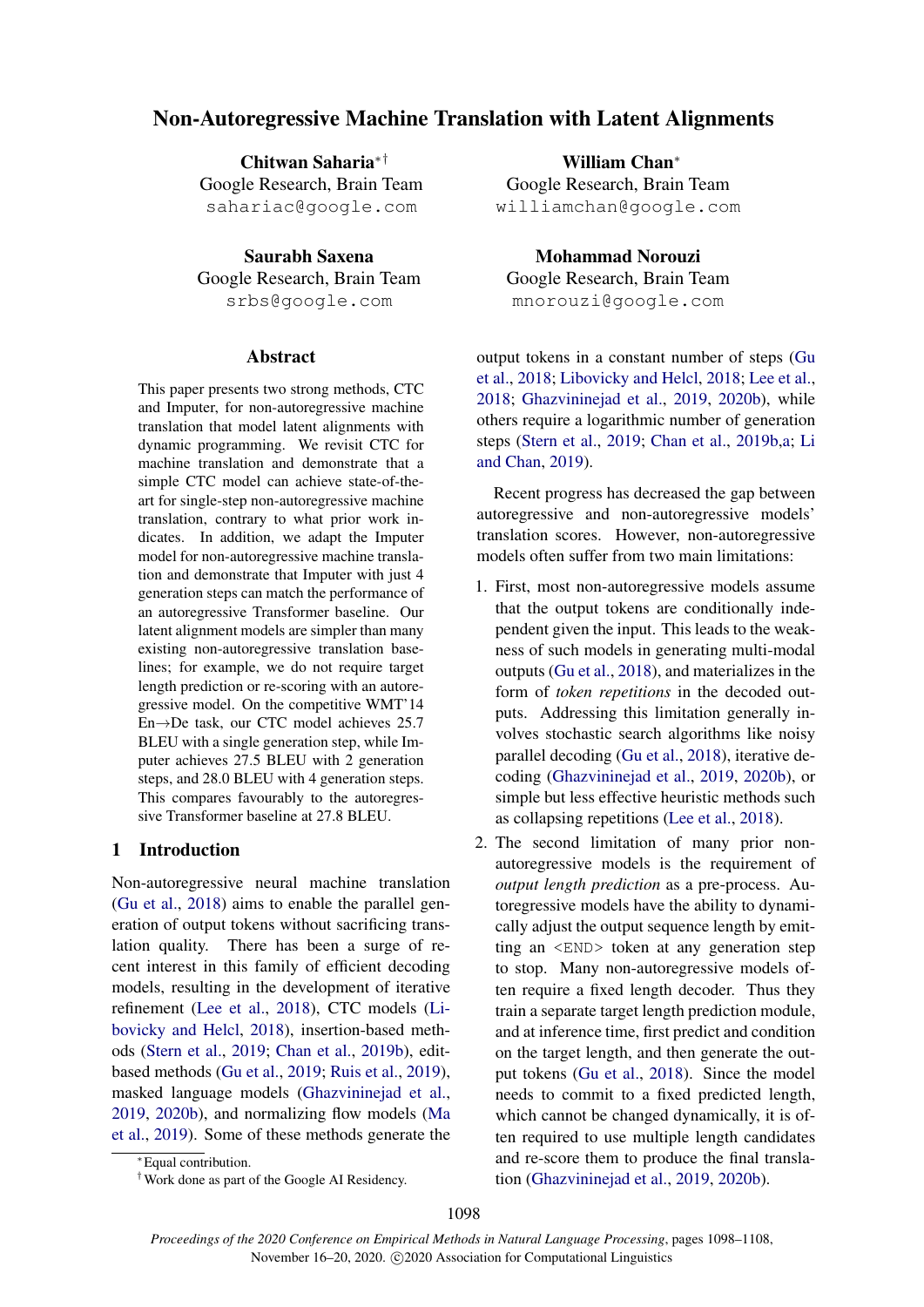This paper addresses the limitations of existing non-autoregressive machine translation models by using *latent alignment models*. Latent alignment models utilize a sequence of discrete latent alignment variables to monotonically align the nonautoregressive predictions of the model and output tokens. Such models use dynamic programming to marginalize out the alignment variables during training. This paper studies two instances of latent alignment models including Connectionist Temporal Classification (CTC) [\(Graves et al.,](#page-9-10) [2006,](#page-9-10) [2013;](#page-9-11) [Graves and Jaitly,](#page-9-12) [2014\)](#page-9-12) and Imputer [\(Chan](#page-9-13) [et al.,](#page-9-13) [2020\)](#page-9-13). [Libovicky and Helcl](#page-9-2) [\(2018\)](#page-9-2) have previously applied CTC to non-autoregressive machine translation. However, we report a significant improvement over the work of [Libovicky](#page-9-2) [and Helcl](#page-9-2) [\(2018\)](#page-9-2) and demonstrate that CTC can achieve the state-of-the-art in single-step nonautoregressive machine translation. We attribute this performance difference primarily to our use of distillation during training, similar to [Gu et al.](#page-9-0) [\(2018\)](#page-9-0). We adapt latent alignment models to machine translation and demonstrate their effectiveness on non-autoregressive machine translation, advancing state-of-the-art on WMT'14  $En \leftrightarrow De$ and WMT'16  $En \leftrightarrow Ro$ .

The main contributions of this paper include:

- 1. We adapt latent alignment models to nonautoregressive machine translation.
- 2. We achieve a new state-of-the-art of 25.8 BLEU on WMT'14 En→De for single step nonautoregressive machine translation.
- 3. We achieve 27.5 BLEU with 2 step generation, 28.0 BLEU with 4 step generation, and 28.2 BLEU with 8 step generation for WMT'14 En→De, setting a new state-of-the-art for nonautoregressive machine translation with a constant number of generation steps.

### <span id="page-1-1"></span>2 Latent Alignment Models

We begin by describing the notion of *alignment*, which in the context of this paper is defined as in the CTC literature [\(Graves et al.,](#page-9-10) [2006,](#page-9-10) [2013;](#page-9-11) [Graves and Jaitly,](#page-9-12) [2014\)](#page-9-12) and should not be confused with word alignments in machine translation [\(Manning et al.,](#page-9-14) [1999;](#page-9-14) [Dyer et al.,](#page-9-15) [2013\)](#page-9-15). Alignment is a mapping between a sequence of predicted tokens and a sequence of target tokens. Alignment can be constructed by inserting special "blank tokens" into the target sequence to match a pre-specified length. Our alignments have the same length as the source sequences, and collapsing the alignment's blank tokens will recover the target sequence.

Let  $x$  denote a source sequence and let  $y$  denote a target sequence, where  $y_i \in V$  and V is the target vocabulary. We make two assumptions: 1) there exists a monotonic mapping between the model's predictions and the target sequence, and 2) the source sequence is at least as long as the target sequence, i.e.  $|x| > |y|$ . We define an alignment  $a$  between  $x$  and  $y$  as a discrete sequence in which  $a_i \in V \cup \{\{\{\dots\}\}\}\$ ,  $|a| = |x|$ , and "<sup>"</sup>" is a special "blank" token that is removed to convert  $a$  to the target sequence y. We define a function  $\beta(y)$ that returns all possible alignments for a sequence y of a particular length |x|. We also define the collapsing function  $\beta^{-1}(a)$  such that  $\beta^{-1}(a) = y$  if  $a \in \beta(y)$ . To avoid token repetitions, it is useful to define the collapsing function  $\beta^{-1}(a)$  as first collapsing all consecutive repeated tokens, and then removing all blank tokens. This formulation follows CTC precisely [\(Graves et al.,](#page-9-10) [2006\)](#page-9-10). For instance, given a source sequence  $x$  of length 10, and a target sequence  $y = (A, A, B, C, D)$ , then a possible alignment a is  $(., A, A, ..., A, B, B, C, ..., D)$ .

The log-likelihood of the target sequence is recovered by marginalizing the latent alignments:

<span id="page-1-0"></span>
$$
\log p_{\theta}(y|x) = \log \sum_{a \in \beta(y)} p_{\theta}(a|x) \tag{1}
$$

The summation in [\(1\)](#page-1-0) is typically intractable, since there are a combinatorial number of alignments. In the next two sub-sections, we will briefly describe two variants of latent alignment models that leverage dynamic programming to tractably compute the log-likelihood, Connectionist Temporal Classification (CTC) [\(Graves et al.,](#page-9-10) [2006\)](#page-9-10) and Imputer [\(Chan et al.,](#page-9-13) [2020\)](#page-9-13).

### 2.1 Connectionist Temporal Classification

Connectionist Temporal Classification (CTC) [\(Graves et al.,](#page-9-10) [2006,](#page-9-10) [2013;](#page-9-11) [Graves and Jaitly,](#page-9-12) [2014\)](#page-9-12) models the alignment distribution with a strong conditional independence assumption:

$$
p_{\theta}(a|x) = \prod_{i} p(a_i|x; \theta)
$$
 (2)

Leveraging this strong conditional independence assumption enables CTC to use an efficient dynamic programming algorithm to exactly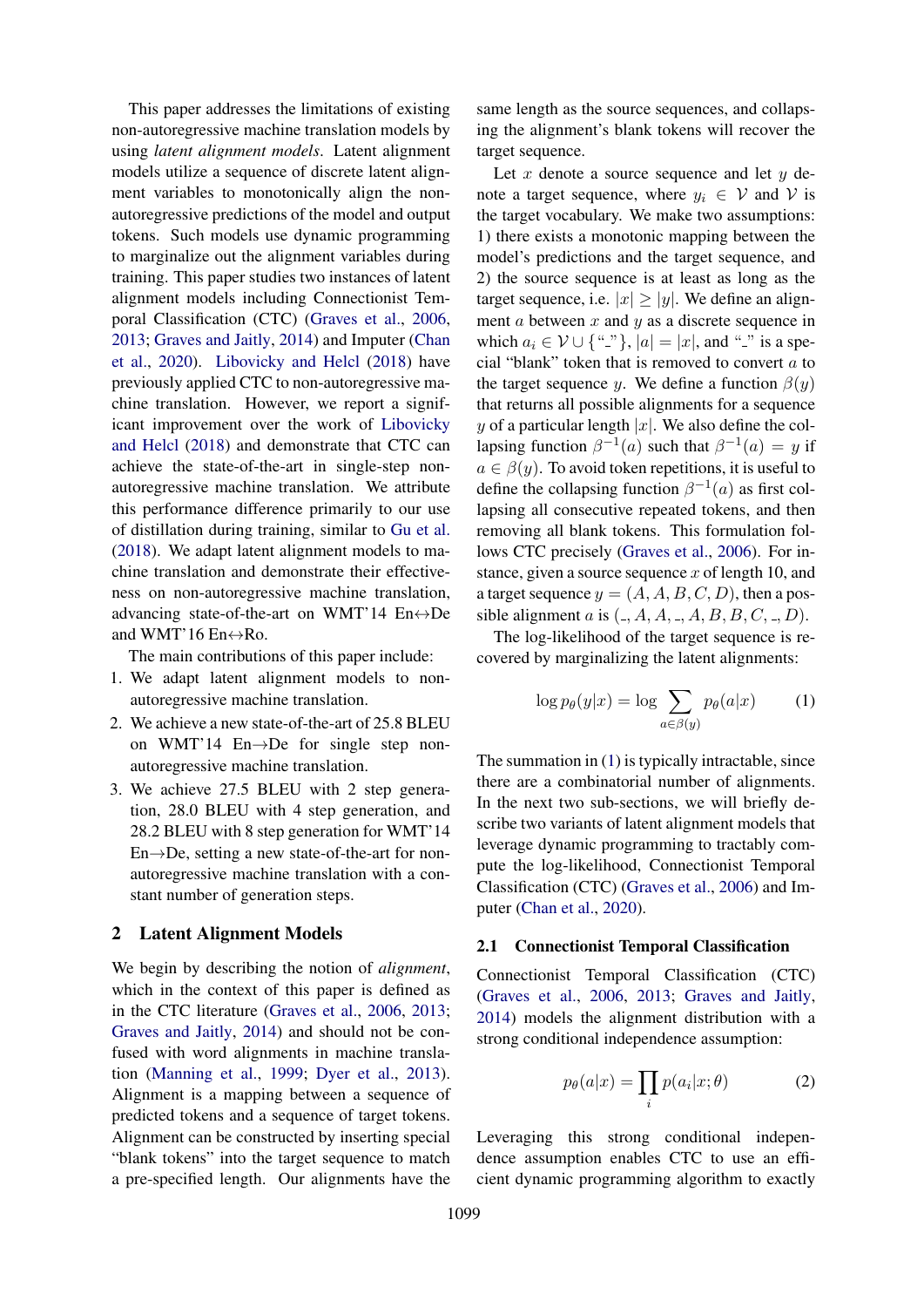marginalize out the latent alignments:

$$
\log p_{\theta}(y|x) = \log \sum_{a \in \beta(y)} \prod_{i} p(a_i|x; \theta) \quad (3)
$$

This allows us to compute the log-likelihood and its gradient tractably. We refer the reader to [Graves et al.](#page-9-10) [\(2006\)](#page-9-10) for the exact details of the dynamic programming algorithm. During inference, CTC generates the alignment distribution in parallel with a single generation step; the output sequence can then be recovered by greedy decoding or beam search [\(Graves et al.,](#page-9-10) [2006\)](#page-9-10). We use greedy decoding in all our experiments.

### 2.2 Imputer

The CTC model makes strong conditional independence assumption between alignment token predictions. This assumption licenses CTC to generate the entire alignment in parallel, with a single generation step independent of the number of source or target tokens. However, the strong conditional independence assumption limits its capacity to model complex multi-modal distributions. On the other hand, autoregressive models are capable of modelling such complex multi-modalities with the chain rule factorization, but requires  $n$  decoding steps to generate  $n$  tokens during inference. Imputer [\(Chan et al.,](#page-9-13) [2020\)](#page-9-13) aims to address these limitations.

Imputer is an iterative generative model needing only a constant number of generation steps for inference. It makes conditional independence assumptions within a generation step to achieve parallel generation, and models conditional dependencies across generation steps. This approach has been applied successfully in speech recognition [\(Chan et al.,](#page-9-13) [2020\)](#page-9-13), matching autoregressive models with only a constant number of generation steps. Imputer models the distribution of alignments  $p_{\theta}(a|x)$  as:

$$
p_{\theta}(a|x) = \sum_{\tilde{a} \in \gamma(a)} p_{\theta}(a|\tilde{a}, x) p(\tilde{a}|x) \tag{4}
$$

where  $\tilde{a}$  is a (partially masked out) alignment, and  $\gamma(a)$  is the set of all possible masking permutations of a. [\(4\)](#page-2-0) marginalizes over all possible alignments between the input and output sequences, and all possible generation orders. Imputer models the next alignment a conditioned on the previous alignment  $\tilde{a}$ :

$$
p_{\theta}(a|\tilde{a},x) = \prod_{i} p(a_i|\tilde{a},x;\theta)
$$
 (5)

The key insight to Imputer is that we can construct a log-likelihood lower-bound:

 $\log p_\theta(y|x)$ 

$$
\geq \mathbb{E}_{a \sim \beta(y)} \left[ \mathbb{E}_{\tilde{a} \sim \gamma(a)} \left[ \log \sum_{a' \in \beta'(\tilde{a}, a)} p_{\theta}(a' | \tilde{a}, x) \right] \right]
$$
(6)

where  $a' \sim \beta'(\tilde{a}, a)$  captures all possible alignments  $a'$  consistent with  $(\tilde{a}, a)$  [\(Chan et al.,](#page-9-13) [2020\)](#page-9-13). This equation can be solved efficiently via dynamic programming [\(Chan et al.,](#page-9-13) [2020\)](#page-9-13). This formulation licenses Imputer with an iterative generation process. Tokens are generated independently (and in parallel) within a generation step but are conditioned on the partially predicted alignment  $\tilde{a}$  of the last iteration (unlike CTC). In practice, Imputer uses a constant number of decoding iterations independent of the sequence length [\(Chan](#page-9-13) [et al.,](#page-9-13) [2020\)](#page-9-13).

Both CTC and Imputer have seen much success in tasks like speech recognition [\(Graves and](#page-9-12) [Jaitly,](#page-9-12) [2014;](#page-9-12) [Chan et al.,](#page-9-13) [2020\)](#page-9-13). However, to the best of our knowledge, these latent alignment models have not been widely applied to machine translation, with the exception of [Li](#page-9-2)[bovicky and Helcl](#page-9-2) [\(2018\)](#page-9-2). These latent alignment models hold two key advantages over prior non-autoregressive machine translation work [\(Gu](#page-9-0) [et al.,](#page-9-0) [2018;](#page-9-0) [Ghazvininejad et al.,](#page-9-6) [2019\)](#page-9-6), namely: the *token repetition problem* and the *target length prediction problem*. We will discuss them in detail in Section 3.

# <span id="page-2-1"></span>3 Latent Alignment Models for Machine **Translation**

<span id="page-2-0"></span>In this section, we will discuss how latent alignment models can be adapted to machine translation, and then describe key advantages offered by these models. Section [2](#page-1-1) identified two assumptions made by latent alignment models: 1) there exists a monotonic mapping between the model alignment predictions and the target sequence, and 2) the length of the target sequence is less than or equal to the length of source sequence, i.e.  $|y| \leq |x|$ . We will now address these issues to adapt our models for machine translation.

Monotonic Assumption. A monotonic structure between model alignment predictions and the target sequence is desired for the dynamic programming algorithm to marginalize out the latent alignments in Equation [\(1\)](#page-1-0). Unlike tasks such as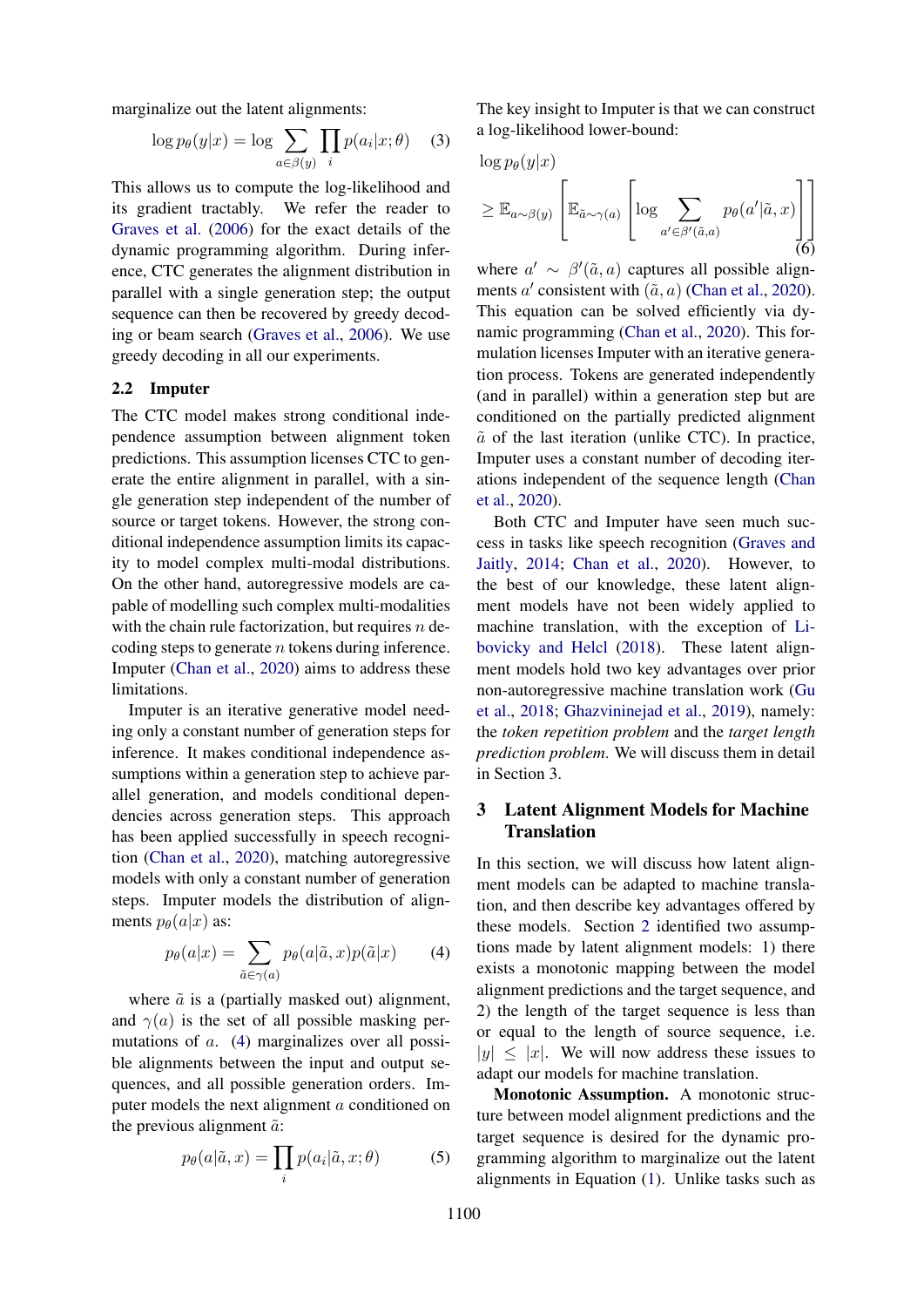<span id="page-3-0"></span>

Figure 1: Visualization of the CTC [\(a\)](#page-3-0) and Imputer [\(b\)](#page-3-0) architecture for non-autoregressive machine translation.

speech recognition, a monotonic relationship between the model alignment predictions and the target sequence may not exist in machine translation. For instance, speech-to-text is inherently local, whereas there is typically some global word reordering in machine translation. We hypothesize that if we use a powerful deep neural network like the Transformer [\(Vaswani et al.,](#page-10-1) [2017\)](#page-10-1), the Transformer will have sufficient computational capacity to learn to reorder the contextual embeddings such that it is approximately monotonic with the target sequence. [Libovicky and Helcl](#page-9-2) [\(2018\)](#page-9-2) also made a similar assumption.

Length Assumption. By construction, our alignments are the same length as the source sequence, and consequently, we can not generate a target sequence longer than the source sequence. This is not a problem for speech recognition, since the source sequence is generally much longer than the target sequence; however, this is prohibitively restrictive for machine translation. This issue was also discussed in [Libovicky and Helcl](#page-9-2) [\(2018\)](#page-9-2), and they proposed a simple solution of up-sampling the source sequence to s times the original length. Choosing a sufficient canvas scale of s, we can ensure the alignment is long enough to model the target sequence across our training distribution. We use a very similar up-sampling method applied to the embedding matrix of the source sequence. Given a source sequence embedding  $x \in \mathbb{R}^{|x| \times d}$ with d-dimension and length |x|, we simply upsample  $x' \in \mathbb{R}^{s \cdot |x| \times d}$  via an affine transformation.

#### 3.1 Model Architecture

Our neural architecture is simply a stack of selfattention layers [\(Vaswani et al.,](#page-10-1) [2017\)](#page-10-1). The source

sequence is upsampled (to handle longer target sequences as described above). In the Imputer architecture, the input to our self-attention stack is simply the superpositioning of the upsampled source and the previous alignment. Our work differs from the prior method, 1) our unified architecture does not have separate encoder decoders which require cross-attention mechanisms, 2) our architecture is bidirectional, and does not rely on causality masks. Figure [1](#page-3-0) visualizes our architecture.

### 3.2 Advantages

Latent alignment models mitigate two common issues shared by many non-autoregressive machine translation models – *token repetition* and the requirement for *separate target length prediction*.

### 3.2.1 Fewer Token Repetitions

Non-autoregressive sequence models make a conditional independence assumption between token predictions. This licenses them to parallel token generation during inference; however, it makes it difficult to model complex multi-modal distributions. This is especially true for single-step generation models which make strong conditional independence assumptions. During inference, this conditional independent generation often results in the *token repetition problem*, where tokens are erroneously repeated in the output sequence.

This issue has been discussed extensively in prior works [\(Gu et al.,](#page-9-0) [2018;](#page-9-0) [Lee et al.,](#page-9-1) [2018;](#page-9-1) [Ghazvininejad et al.,](#page-9-6) [2019\)](#page-9-6) in the context of machine translation, and has been shown to have a negative impact on performance. To handle these repetitions, [Gu et al.](#page-9-0) [\(2018\)](#page-9-0) used Noisy Parallel Decoding, wherein they sample a large number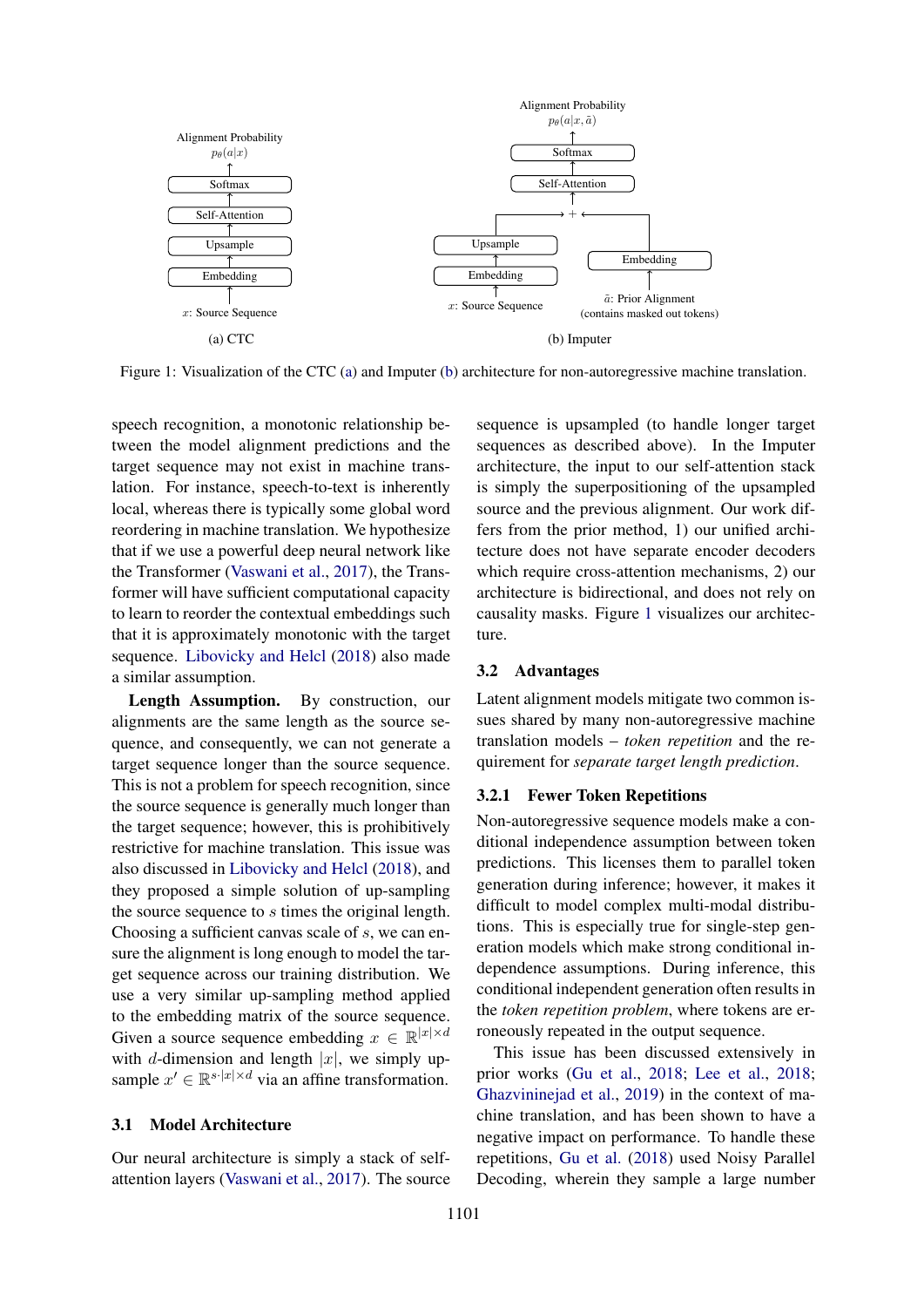of translation hypotheses and use an autoregressive teacher to re-score them to implicitly penalize translations with more erroneous repetitions. [Lee et al.](#page-9-1) [\(2018\)](#page-9-1) adopted a simple but less effective heuristic of simply removing all consecutive repetitions from the predicted target sequence. [Ghazvininejad et al.](#page-9-6) [\(2019\)](#page-9-6) hypothesized that iterative decoding can help remove repetitions by allowing the model to condition on parts of the input, thus collapsing the multi-modal distribution into a sharper uni-modal distribution. They empirically show that the first few decoding iterations are crucial for removing repetitions resulting in a sharp increase in performance.

Like other non-autoregressive models, latent alignment models also perform conditionally independent generation, and hence face the issue of token repetitions. Although they differ from the other models in that they do not generate the target sequence directly. Rather, the inference process involves the generation of the target alignment, followed by collapsing the generated alignment into the target sequence using the collapsing function  $\beta^{-1}$ . Recall by construction,  $\beta^{-1}$  collapses repeated tokens [\(Graves et al.,](#page-9-10) [2006\)](#page-9-10), this inference process enables these models to handle erroneous repetitions implicitly by naturally collapsing them. In particular, for single-step decoding, we show that our CTC based model removes most of the repetitions while collapsing the alignment into target sequence, resulting in a significant improvement in translation quality over prior single step generation models. In addition, we show that Imputer requires just 4 decoding iterations to achieve state-of-the-art translation scores on WMT14 En→De, in contrast to 10 iterations used by Mask-Predict [\(Ghazvininejad et al.,](#page-9-6) [2019\)](#page-9-6).

#### 3.2.2 No Target Length Prediction Needed

Many prior non-autoregressive models [\(Gu et al.,](#page-9-0) [2018;](#page-9-0) [Ghazvininejad et al.,](#page-9-6) [2019\)](#page-9-6) first predict the target length, then conditioned on the target length predict the target sequence. This is needed because these architectures utilize an encoderdecoder formulation, and the decoder requires a fixed canvas size to work with. The length is fixed, and it cannot be changed dynamically by the model during decoding. Due to this lack of flexibility, during inference, one typically samples multiple length candidates and performs decoding for each length followed by re-ranking them to get

a final translation. This not only requires tuning of a new hyperparameter for determining the number of length candidates to sample during inference but also entails a considerable amount of extra inference computation.

Our latent alignment models do not require target length prediction, but rather implicitly determine the target sequence length through the alignment. This is possible since the alignment is of the same length as the source sequence, thus eliminating the requirement of predicting target length in advance during inference. The caveat is that we can not generate a target sequence longer than the source sequence, which we address in Section [3.](#page-2-1) [Libovicky and Helcl](#page-9-2) [\(2018\)](#page-9-2), which also applied CTC to machine translation, made a similar argument, and we further extend this to Imputer. Our approach simplifies the architecture and decoding process, avoiding a need to build a target length prediction model and searching over it during inference.

## 4 Related Work

There has been significant prior work on nonautoregressive iterative methods for machine translation [\(Gu et al.,](#page-9-0) [2018\)](#page-9-0), some of which are: iterative refinement [\(Lee et al.,](#page-9-1) [2018\)](#page-9-1), insertionbased methods [\(Stern et al.,](#page-10-0) [2019;](#page-10-0) [Chan et al.,](#page-8-0) [2019a;](#page-8-0) [Li and Chan,](#page-9-9) [2019\)](#page-9-9), and conditional masked language models [\(Ghazvininejad et al.,](#page-9-6) [2019,](#page-9-6) [2020b\)](#page-9-7). Like insertion-based models [\(Stern](#page-10-0) [et al.,](#page-10-0) [2019;](#page-10-0) [Chan et al.,](#page-9-16) [2019c\)](#page-9-16), our work does not commit to a fixed target length; insertionbased models can dynamically grow the canvas size, whereas our work which relies on a latent alignment can only generate a target sequence up to a fixed maximum predetermined length. Compared to conditional masked languages models [\(Ghazvininejad et al.,](#page-9-6) [2019,](#page-9-6) [2020b\)](#page-9-7), key differences are: 1) our models do not require target length prediction, and 2) we eschew the encoderdecoder neural architecture formulation, but rather rely on the single simple decoder architecture. KERMIT [\(Chan et al.,](#page-9-3) [2019b](#page-9-3)[,a\)](#page-8-0) also has a similar neural architecture as us; they also eschew the conventional encoder-decoder architecture and have a unified architecture. Our work relies on the superpositioning of the input and output sequences via the latent alignment, whereas KERMIT relies on concatenation to process the input and output sequences. Their work is also more focused on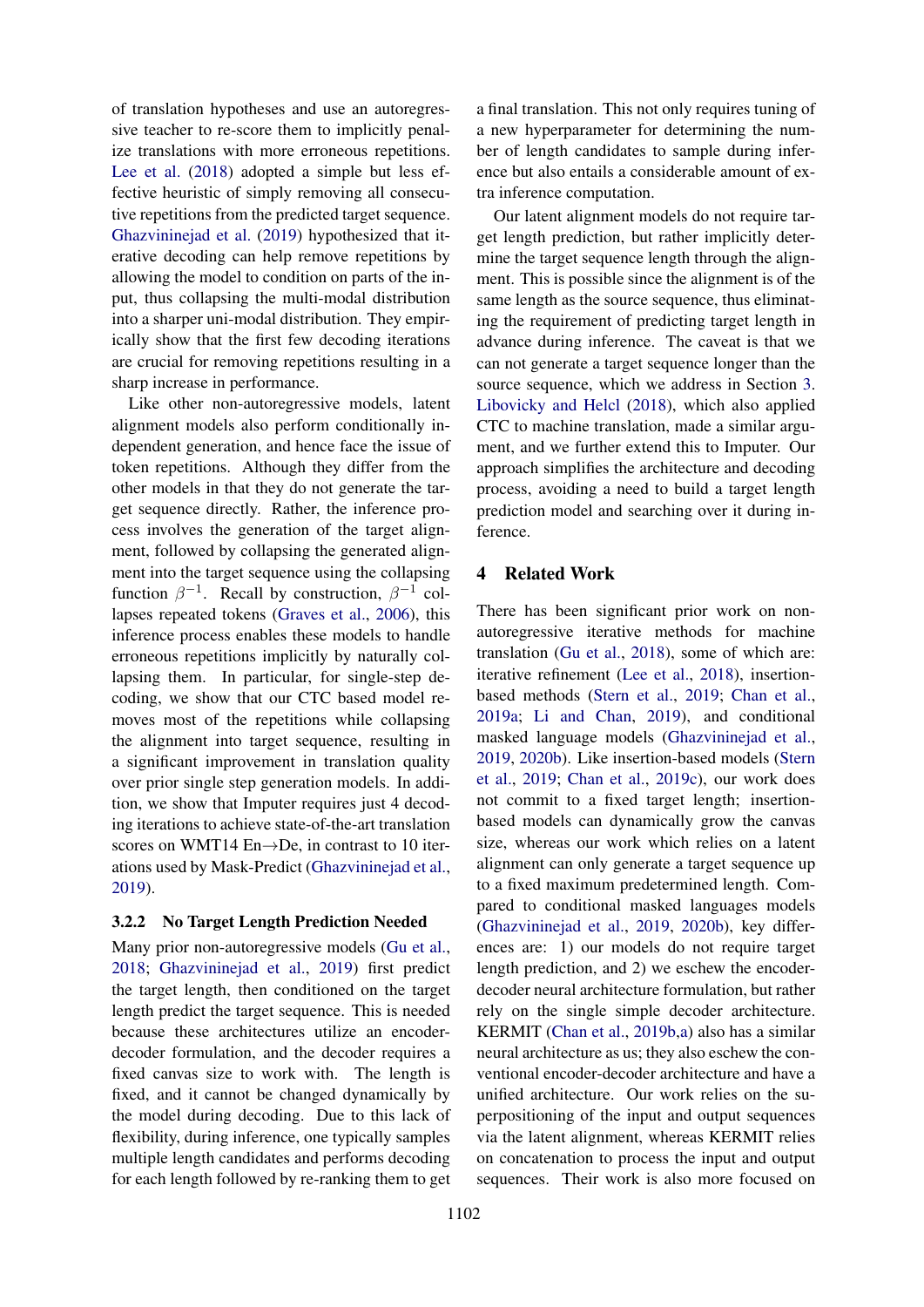<span id="page-5-0"></span>Input: Ein weiterer, besonders wichtiger Faktor sei die Vernetzung von Hochschulen und Unternehmen.

Output: Another particularly important factor is the networking of universities and businesses.

### Imputer Decoding:

Another  $\frac{1}{2}$  =  $\frac{1}{2}$  = particularly important factor is  $\frac{1}{2}$  the  $\frac{1}{2}$  networking of universities and  $\frac{1}{2}$  businesses  $\frac{1}{2}$ Another  $\epsilon_{\text{max}} = \epsilon_{\text{max}}$  important factor is  $\epsilon_{\text{max}}$  the  $\epsilon_{\text{max}}$  and  $\epsilon_{\text{max}}$  of universities and  $\epsilon_{\text{max}}$  businesses  $\epsilon_{\text{max}}$ Another  $\frac{1}{2}$  particularly important factor is the  $\frac{1}{2}$  the  $\frac{1}{2}$  networking of  $\frac{1}{2}$  universities and  $\frac{1}{2}$  businesses  $\frac{1}{2}$ . Another \_\_\_\_\_ particularly  $\frac{1}{2}$  important factor  $\frac{1}{2}$  is  $\frac{1}{2}$  the  $\frac{1}{2}$  networking  $\frac{1}{2}$  of  $\frac{1}{2}$  universities and  $\frac{1}{2}$  businesses  $\frac{1}{2}$ . Another  $\frac{1}{2}$  particularly important  $\frac{1}{2}$  factor is the  $\frac{1}{2}$  networking of universities and  $\frac{1}{2}$  businesses  $\frac{1}{2}$ . Another  $\frac{1}{2}$  particularly important factor is the  $\frac{1}{2}$  networking of universities and  $\frac{1}{2}$  businesses  $\frac{1}{2}$ . Another  $\frac{1}{2}$  =  $\frac{1}{2}$  =  $\frac{1}{2}$  particularly  $\frac{1}{2}$  important  $\frac{1}{2}$  factor  $\frac{1}{2}$  is  $\frac{1}{2}$  the  $\frac{1}{2}$  =  $\frac{1}{2}$  networking  $\frac{1}{2}$  of  $\frac{1}{2}$  universities and  $\frac{1}{2}$  =  $\frac{1}{2}$  busines Another  $\frac{1}{2}$  =  $\frac{1}{2}$  = particularly  $\frac{1}{2}$  important  $\frac{1}{2}$  factor  $\frac{1}{2}$  is  $\frac{1}{2}$  the  $\frac{1}{2}$  = networking  $\frac{1}{2}$  of  $\frac{1}{2}$  universities and  $\frac{1}{2}$  businesses  $\frac{1}{2}$ .

Figure 2: Example of top-*k* decoding using Imputer with 8 decoding steps. For a sentence of length N, the model imputes  $\lceil \frac{N}{8} \rceil$  tokens at every decoding step. In each row, blue underlined tokens are the ones being imputed. Tokens that are not generated yet are colored gray.

generative  $p(x, y)$  modelling, whereas our work is focused on conditional modelling  $p(y|x)$ .

Our CTC work is closely related to and inspired heavily by [Libovicky and Helcl](#page-9-2) [\(2018\)](#page-9-2), which applied CTC single step generation models. The key difference is that our work used data distillation for training, and we find that distillation provides a significant boost in performance for our CTC models.

Finally, our work is closely related to the concurrent work of [Ghazvininejad et al.](#page-9-17) [\(2020a\)](#page-9-17) on AXE CMLM. Similar to our work, they also assume a latent alignment and use dynamic programming for learning. Their work focused on the single-step generation and demonstrated strong results, while we apply our models to both single step and iterative generation.

#### 5 Experiments

Hyperparameters. We follow the base Transformer [\(Vaswani et al.,](#page-10-1) [2017\)](#page-10-1) for our experiments. However, since our architecture does not contain an encoder, we double the number of layers in our decoder to maintain the same number of parameters. Our models consist of 12 self-attention layers, with 512 hidden size, 2048 filter size, and 8 attention heads per layer. We use 0.1 dropout for regularization. We batch sequences of approximately same lengths together, with approximately 2048 tokens per batch. We use Adam optimizer [\(Kingma and Ba,](#page-9-18) [2015\)](#page-9-18) with  $\beta = (0.9, 0.997)$  and  $\epsilon = 10^{-9}$ . The learning rate warms up to  $10^{-3}$  in the first 10k steps and then decays with the inverse square root schedule following the Tensor2Tensor implementation [\(Vaswani et al.,](#page-10-2) [2018\)](#page-10-2). We train all our models for 2M steps. We train the Imputer using CTC loss (all masked prior alignment) for 1M steps, followed by Bernoulli masking policy [\(Chan et al.,](#page-9-13) [2020\)](#page-9-13) for next 1M steps. We average the 5 checkpoints with the best performance on the development set to get the final model. For Imputer, we use top-*k* decoding during inference. We use canvas scale  $s = 2$  for all our experiments, meaning we upsample the source sequence by a factor of 2.

Dataset. We perform experiments on WMT'14 En $\leftrightarrow$ De, using newstest2013 as the development set, and report newstest2014 as the test set. We also report our performance on WMT'16 En-Ro. We use SentencePiece [\(Kudo and Richardson,](#page-9-19) [2018\)](#page-9-19) to generate a shared subword vocabulary. We evaluate the performance of our models with BLEU [\(Papineni et al.,](#page-9-20) [2002\)](#page-9-20).

Distillation. We follow prior work [\(Gu et al.,](#page-9-0) [2018;](#page-9-0) [Lee et al.,](#page-9-1) [2018;](#page-9-1) [Stern et al.,](#page-10-0) [2019;](#page-10-0) [Ghazvininejad et al.,](#page-9-6) [2019\)](#page-9-6) and use data distilled from an autoregressive teacher for training our models. We use autoregressive base Transformers for generating distilled data. For iterative generation, we also report the performance of Imputer model trained on data distilled from autoregressive big Transformers to be comparable with [\(Ghazvininejad et al.,](#page-9-6) [2019,](#page-9-6) [2020b\)](#page-9-7) which distilled from a big Transformer. For WMT'16 En-Ro, we use the distilled dataset provided by [Ghazvinine](#page-9-6)[jad et al.](#page-9-6)  $(2019)^1$  $(2019)^1$ . We analyze the impact of distillation on the performance of our models in Section [6.3.](#page-8-1)

<sup>1</sup> <https://github.com/facebookresearch/Mask-Predict>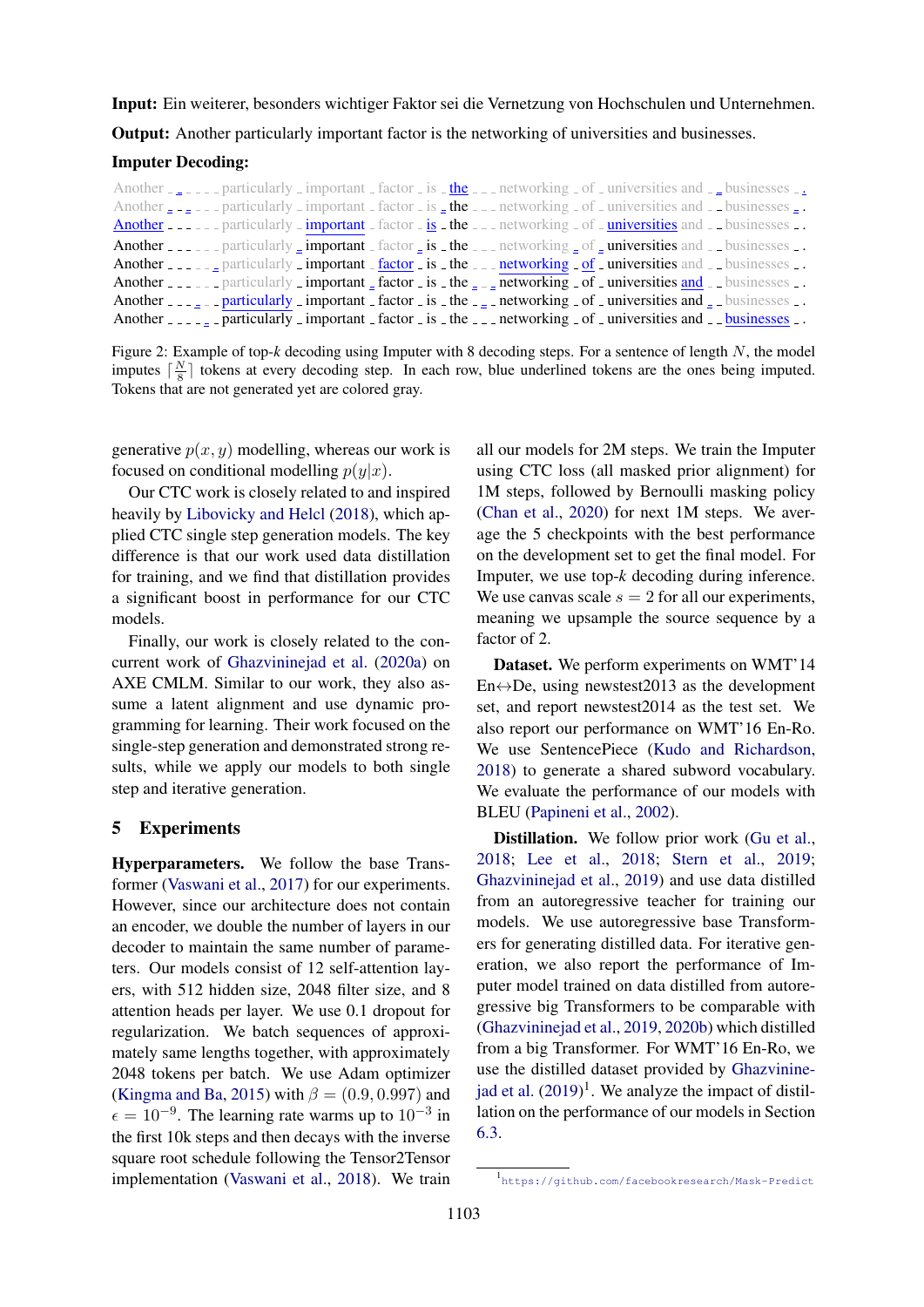<span id="page-6-0"></span>Table 1: BLEU comparison for various single step generation models. Our simple CTC model is able to outperform all prior single step generation models. †The main difference between our CTC model and prior work [\(Libovicky](#page-9-2) [and Helcl,](#page-9-2) [2018\)](#page-9-2) is that we use data distillation.

|                                              |                   | <b>WMT'14</b>       |                     | <b>WMT'16</b>       |                          |
|----------------------------------------------|-------------------|---------------------|---------------------|---------------------|--------------------------|
| <b>Method</b>                                | <b>Iterations</b> | $En \rightarrow De$ | $De \rightarrow En$ | $En \rightarrow Ro$ | $Ro \rightarrow En$      |
| Non-Autoregressive                           |                   |                     |                     |                     |                          |
| Iterative Refinement (Lee et al., 2018)      |                   | 13.9                | 16.7                | 24.5                | 25.7                     |
| NAT with Fertility (Gu et al., 2018)         |                   | 17.7                | 21.5                | 27.3                | 29.1                     |
| $CTC^{\dagger}$ (Libovicky and Helcl, 2018)  |                   | 17.7                | 19.8                | 19.9                | 24.7                     |
| Mask-Predict (Ghazvininejad et al., 2019)    |                   | 18.0                | 19.3                | 27.3                | 28.2                     |
| SMART (Ghazvininejad et al., 2020b)          |                   | 18.6                | 23.8                |                     | $\overline{\phantom{a}}$ |
| Auxiliary Regularization (Wang et al., 2019) |                   | 20.7                | 24.8                |                     |                          |
| Bag-of-ngrams Loss (Shao et al., 2020)       |                   | 20.9                | 24.6                | 28.3                | 29.3                     |
| Hint-based Training (Li et al., 2019)        |                   | 21.1                | 25.2                |                     |                          |
| FlowSeq (Ma et al., 2019)                    |                   | 21.5                | 26.2                | 29.3                | 30.4                     |
| NAT (TCL) (Liu et al., 2020)                 |                   | 21.9                | 25.6                |                     |                          |
| Bigram CRF (Sun et al., 2019)                |                   | 23.4                | 27.2                |                     |                          |
| AXE CMLM (Ghazvininejad et al., 2020a)       |                   | 23.5                | 27.9                | 30.8                | 31.5                     |
| NAT $(EM + ODD)$ (Sun and Yang, 2020)        |                   | 24.5                | 27.9                |                     |                          |
| Our Work                                     |                   |                     |                     |                     |                          |
| $CTC^{\dagger}$                              | 1                 | 25.7                | 28.1                | 32.2                | 31.6                     |
| Imputer                                      |                   | 25.8                | 28.4                | 32.3                | 31.7                     |

### 5.1 Single Step Decoding

We first report the performance of latent alignment models for single-step decoding. CTC makes full conditional independence assumption allowing the generation of the entire target sequence in a single step. We can also perform nonautoregressive single step generation with Imputer by imputing all of the tokens at once. Table [1](#page-6-0) summarizes the performance of our models and other non-autoregressive single step generation models. Our CTC model achieves 25.7 BLEU, and the Imputer model achieves 25.8 BLEU for WMT'14  $En \rightarrow De$ . We find that our single step generation models outperform the autoregressive GNMT model of [Wu et al.](#page-10-6) [\(2016\)](#page-10-6) on En→De with 24.6 BLEU. To the best of our knowledge, our CTC and Imputer models outperform all prior work on single-step generation on WMT'14  $En \leftrightarrow De$  and WMT'16  $En \leftrightarrow Ro$ .

### 5.2 Iterative Decoding

We now analyze the performance of Imputer. Imputer uses a constant number of decoding iterations independent of sequence length. We compare our performance with other sub-linear nonautoregressive models, ranging from models requiring logarithmic to a constant number of decoding iterations. Table [2](#page-7-0) summarizes the results of Imputer model.

Our Imputer model using 8 decoding iterations achieves 28.2 BLEU on En→De, slightly outperforming the autoregressive Transformer of 27.8 BLEU. On De→En, we achieve 31.3 BLEU, on par with the autoregressive Transformer model. Similarly, on  $En \leftrightarrow Ro$ , Imputer matches the performance of the autoregressive teacher using just 4 decoding iterations. We also observe the robustness of our Imputer model when we reduce the number of decoding iterations from 8 to 2. Using only 2 iterations, we obtain 27.5 BLEU on En→De and 30.2 BLEU on De→En. These results were trained with distillation from a big Transformer model. However, even when we distill from the base Transformer as shown in Table [3,](#page-7-1) Imputer still performs on par with the autoregressive Transformer achieving 27.9 and 31.1 BLEU on En→De and De→En respectively. Figure [2](#page-5-0) shows an example 8-step iterative decoding by Imputer.

### 6 Analysis

In this section, we present further analysis of our latent alignment models. We analyze the (1) impact on token repetitions in generated translations, (2) impact of the number of decoding iterations on Imputer, (3) impact of distillation on our models, and (4) impact of target length on Imputer.

#### 6.1 Token Repetitions

We compare the repetition rate of our CTC model with single-step Mask-Predict [\(Ghazvininejad](#page-9-6) [et al.,](#page-9-6) [2019\)](#page-9-6) and the concurrent work AXE CMLM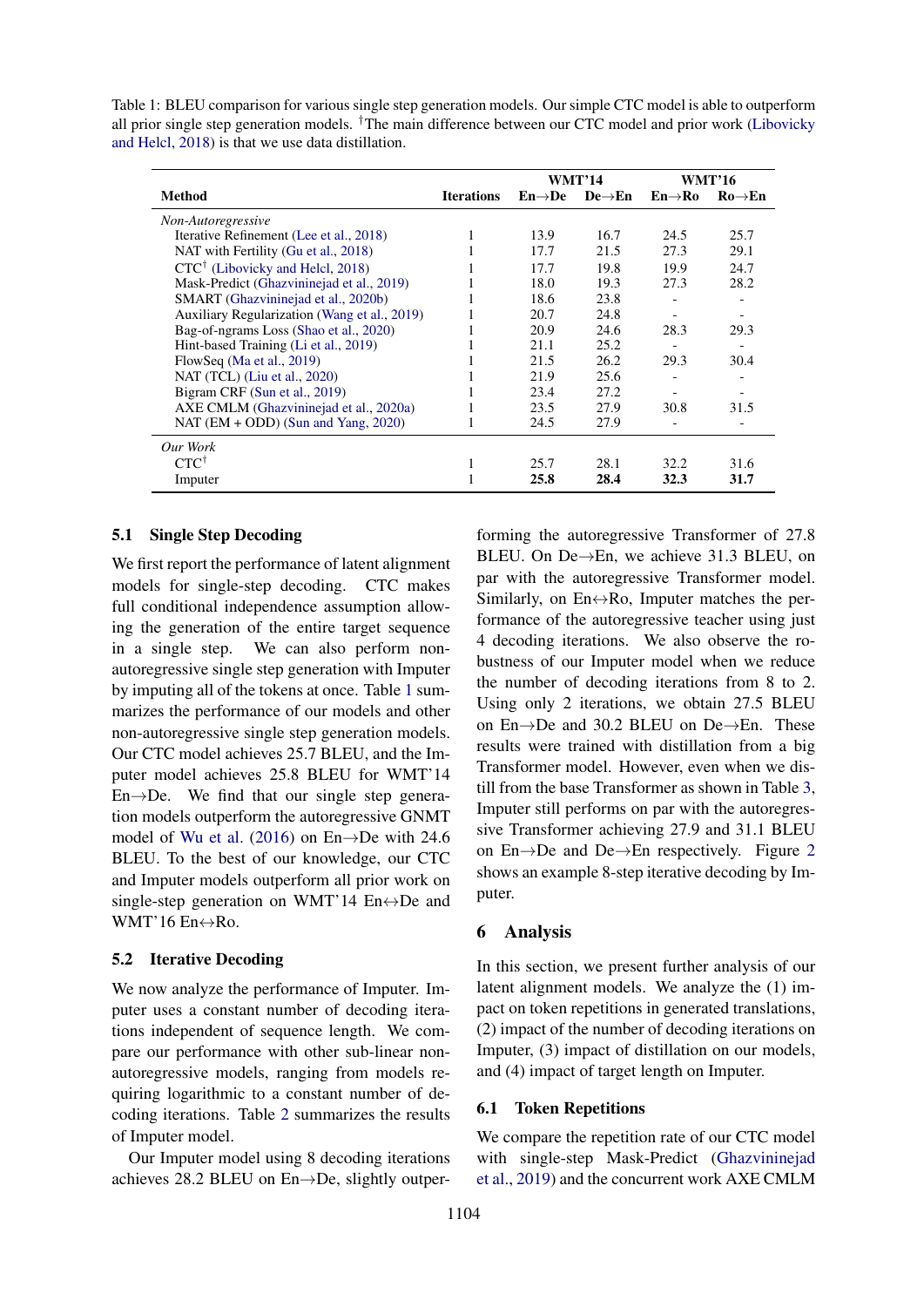<span id="page-7-0"></span>Table 2: BLEU comparison for various autoregressive and non-autoregressive models. Imputer is able to match the autoregressive Transformer baseline with just 4 generation steps. Numbers reported for Imputer trained with data distilled from big autoregressive transformer for En  $\leftrightarrow$  De, and base transformer for En  $\leftrightarrow$  Ro.

|                                            |                    | <b>WMT'14</b>       |                     | <b>WMT'16</b>            |                          |
|--------------------------------------------|--------------------|---------------------|---------------------|--------------------------|--------------------------|
| Method                                     | <b>Iterations</b>  | $En \rightarrow De$ | De $\rightarrow$ En | $En \rightarrow Ro$      | $Ro \rightarrow En$      |
| Autoregressive                             |                    |                     |                     |                          |                          |
| <b>Base Transformer</b>                    | $\boldsymbol{n}$   | 27.8                | 31.2                | 34.3                     | 34.0                     |
| Non-Autoregressive                         |                    |                     |                     |                          |                          |
| Insertion Transformer (Stern et al., 2019) | $\approx \log_2 n$ | 27.4                |                     |                          |                          |
| KERMIT (Chan et al., 2019b)                | $\approx \log_2 n$ | 27.8                | 30.7                |                          | -                        |
| Iterative Refinement (Lee et al., 2018)    | 10                 | 21.6                | 25.5                | 29.3                     | 30.2                     |
| Mask-Predict (Ghazvininejad et al., 2019)  | $\overline{4}$     | 25.9                | 29.9                | 32.5                     | 33.2                     |
|                                            | 10                 | 27.0                | 30.5                | 33.1                     | 33.3                     |
| SMART (Ghazvininejad et al., 2020b)        | $\overline{4}$     | 27.0                | 30.9                |                          | $\qquad \qquad$          |
|                                            | 10                 | 27.7                | 31.3                | $\overline{\phantom{a}}$ | $\overline{\phantom{a}}$ |
| DisCo (Kasai et al., 2020)                 | $\approx 4$        | 27.3                | 31.3                | 33.2                     | 33.3                     |
| <b>JM-NAT</b> (Guo et al., 2020)           | 4                  | 27.1                | 31.5                | 33.0                     | 33.2                     |
| Our Work                                   |                    |                     |                     |                          |                          |
| Imputer                                    | 2                  | 27.5                | 30.6                | 33.7                     | 33.4                     |
|                                            | $\overline{4}$     | 28.0                | 31.5                | 34.3                     | 34.0                     |
|                                            | 8                  | 28.2                | 31.8                | 34.4                     | 34.1                     |

<span id="page-7-1"></span>

| Table 3: WMT'14 En-De BLEU comparison for distillation      |  |
|-------------------------------------------------------------|--|
| base vs big Transformer, and number of decoding iterations. |  |

| Model                             | Iterations $En \rightarrow De$ De $\rightarrow En$ |      |      |
|-----------------------------------|----------------------------------------------------|------|------|
| Transformer <i>(Base)</i>         | $\boldsymbol{n}$                                   | 27.8 | 31.2 |
| Transformer <i>(Big)</i>          | $\boldsymbol{n}$                                   | 29.5 | 32.2 |
| Imputer (Base Distillation)       | 2                                                  | 27.3 | 30.3 |
|                                   | 4                                                  | 27.9 | 30.9 |
|                                   | 8                                                  | 27.9 | 31.1 |
|                                   | $\boldsymbol{n}$                                   | 28.3 | 31.2 |
| Imputer <i>(Big Distillation)</i> | $\mathcal{D}_{\mathcal{L}}$                        | 27.5 | 30.2 |
|                                   | 4                                                  | 28.0 | 31.0 |
|                                   | 8                                                  | 28.2 | 31.3 |
|                                   | $\boldsymbol{n}$                                   | 28.4 | 31.4 |

<span id="page-7-2"></span>Table 4: WMT'14 En↔De repeated token percentage comparison for single step generation models.

| Model                                     | $En \rightarrow De$ De $\rightarrow En$ |        |
|-------------------------------------------|-----------------------------------------|--------|
| Gold Test Set                             | 0.04%                                   | 0.02%  |
| Mask-Predict (Ghazvininejad et al., 2019) | 1672%                                   | 12.31% |
| AXE CMLM (Ghazvininejad et al., 2020a)    | 141%                                    | 1.03%  |
| CTC (Our Work)                            | $0.17\%$                                | 0.23%  |

[\(Ghazvininejad et al.,](#page-9-17) [2020a\)](#page-9-17) in Table [4.](#page-7-2) We also report the percentage of repetitions in the original test set for reference. We observe a significantly lower rate of token repetitions in our CTC model compared to both the models. This empirical observation supports our hypothesis that  $\beta^{-1}$  helps remove spurious token repetitions.

# 6.2 Impact of Number of Decoding Iterations

The number of decoding iterations is an important hyperparameter in iterative models, provid-

Table 5: Average relative decoding speed-up w.r.t. autoregressive greedy decoding baseline on WMT'14 En→De test set for Imputer.

| <b>Iterations</b> | <b>Relative Speed-Up</b> |
|-------------------|--------------------------|
| 1 (CTC / Imputer) | $\times$ 18.6            |
|                   | $\times 9.2$             |
|                   | $\times 5.9$             |
|                   | $\times3.9$              |
|                   |                          |

ing a tunable trade-off between quality and inference speed. The ideal parallel decoding model should be robust to the number of decoding iterations, i.e. reducing the number of iterations should have minimal impact on performance. To analyze this capability of our Imputer model, we study the impact of the number of decoding iterations vs BLEU. We use the Imputer trained with data distilled from the autoregressive base Transformer teacher for this analysis. Imputer controls the number of decoding iterations through the top- $k$ hyperparameter, which imputes  $k$  tokens per step. On one end, imputing all the tokens  $(k = \infty)$  in one step results in single-step decoding, while on the other end, imputing 1 token per step  $(k = 1)$ results in linear autoregressive decoding (but not necessarily left-to-right).

Figure [3](#page-8-2) shows the BLEU score vs target length T for WMT'14 En $\rightarrow$ De test set, where T is the number of decoding iterations. As expected, the performance consistently increases with an increase in  $T$ . We find that Imputer is robust to  $T$ , sacrificing just 0.6 BLEU points when reducing  $T$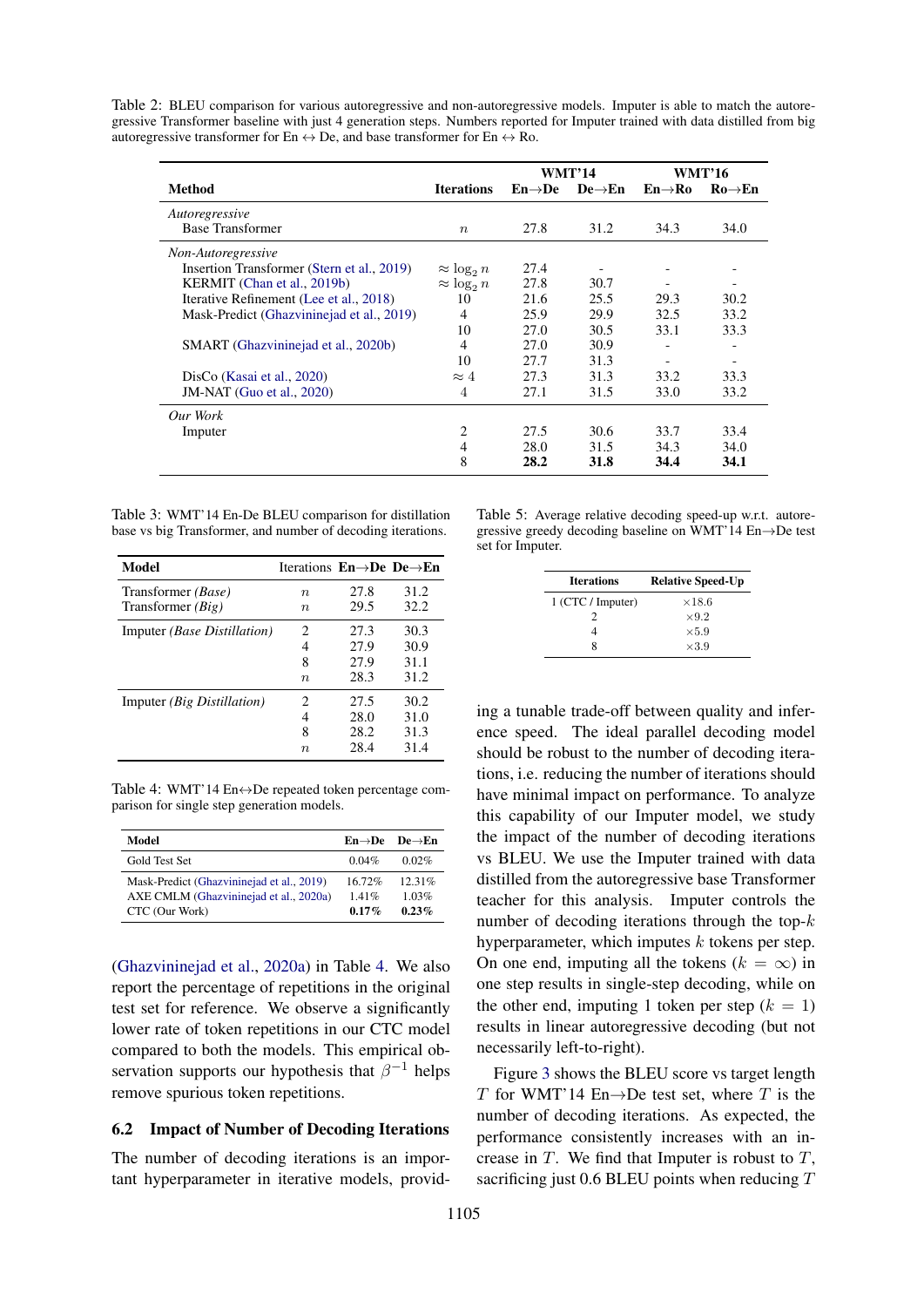<span id="page-8-2"></span>

Figure 3: WMT'14 En→De BLEU comparison for different number of decoding iterations for Imputer.

<span id="page-8-3"></span>Table 6: WMT'14 En→De BLEU comparison showing the impact of distillation.

| Method  | <b>Iterations</b> Original |      | Distillation |
|---------|----------------------------|------|--------------|
| CTC.    |                            | 15.6 | 25.4         |
| Imputer |                            | 24.7 | 27.9         |
|         | x                          | 25.0 | 27.9         |

from 8 to 2. We can match the performance of its autoregressive teacher using just 4 decoding iterations. Interestingly, the performance keeps increasing consistently beyond 8 iterations, and even outperforming the autoregressive teacher slightly. In the extreme case of autoregressive  $O(n)$  decoding, we obtain 28.3 BLEU score, exceeding the teacher's performance by 0.5 BLEU points.

### <span id="page-8-1"></span>6.3 Impact of Distillation

We analyze the impact of distillation on our models by comparing them to original training data versus training data from a base Transformer teacher on the WMT'14 En→De dataset. Table [6](#page-8-3) summarizes the results. In all cases, models trained with the distilled data perform significantly better than the model trained with the original data. We observe that the performance gap is largest in the case of the CTC model, and decreases with an increase in the number of decoding iterations. This is consistent with prior work finding distillation to improve model quality [\(Gu](#page-9-0) [et al.,](#page-9-0) [2018;](#page-9-0) [Zhou et al.,](#page-10-7) [2020\)](#page-10-7).

### 6.4 Impact of Target Length for Imputer

Figure [4](#page-8-4) depicts the impact of number of decoding iterations bucketed by the target sequence length N. We use the compare-mt [\(Neubig et al.,](#page-9-26) [2019\)](#page-9-26) package to bucket test set examples based on target sentence length, and compute BLEU score for each bucket using a different number of

<span id="page-8-4"></span>

Figure 4: WMT'14 En→De BLEU comparison for sentences binned by target sequence length for Imputer;  $N$  is the number of decoding iterations.

decoding iterations. Increase in the number of decoding iterations provides consistent gain across all buckets.

# 7 Conclusion

In this paper, we investigated two latent alignments models, CTC and Imputer, for nonautoregressive machine translation. CTC is a single step generation model, while Imputer is an iterative generative model requiring only a constant number of generation steps. Our models rely on dynamic programming to marginalize out the latent alignments. Unlike many prior works, our models do not need to perform target length prediction, or re-scoring of candidates and our models use a simplified neural architecture without the need of cross-attention mechanism found in many prior encoder-decoder architectures. We demonstrate the ease and effectiveness of the application of these simple latent alignment models primarily used in speech recognition to the task of machine translation. Applying these latent alignment models for parallel translation of long documents can be an interesting research direction.

### Acknowledgments

We give thanks to Colin Cherry, Geoffrey Hinton, George Foster, Jakob Uszkoreit, Jamie Kiros, Julia Kreutzer, Samy Bengio, and Sara Sabour for research discussions and technical assistance.

### **References**

<span id="page-8-0"></span>Harris Chan, Jamie Kiros, and William Chan. 2019a. Multilingual KERMIT: Its Not Easy Being Genera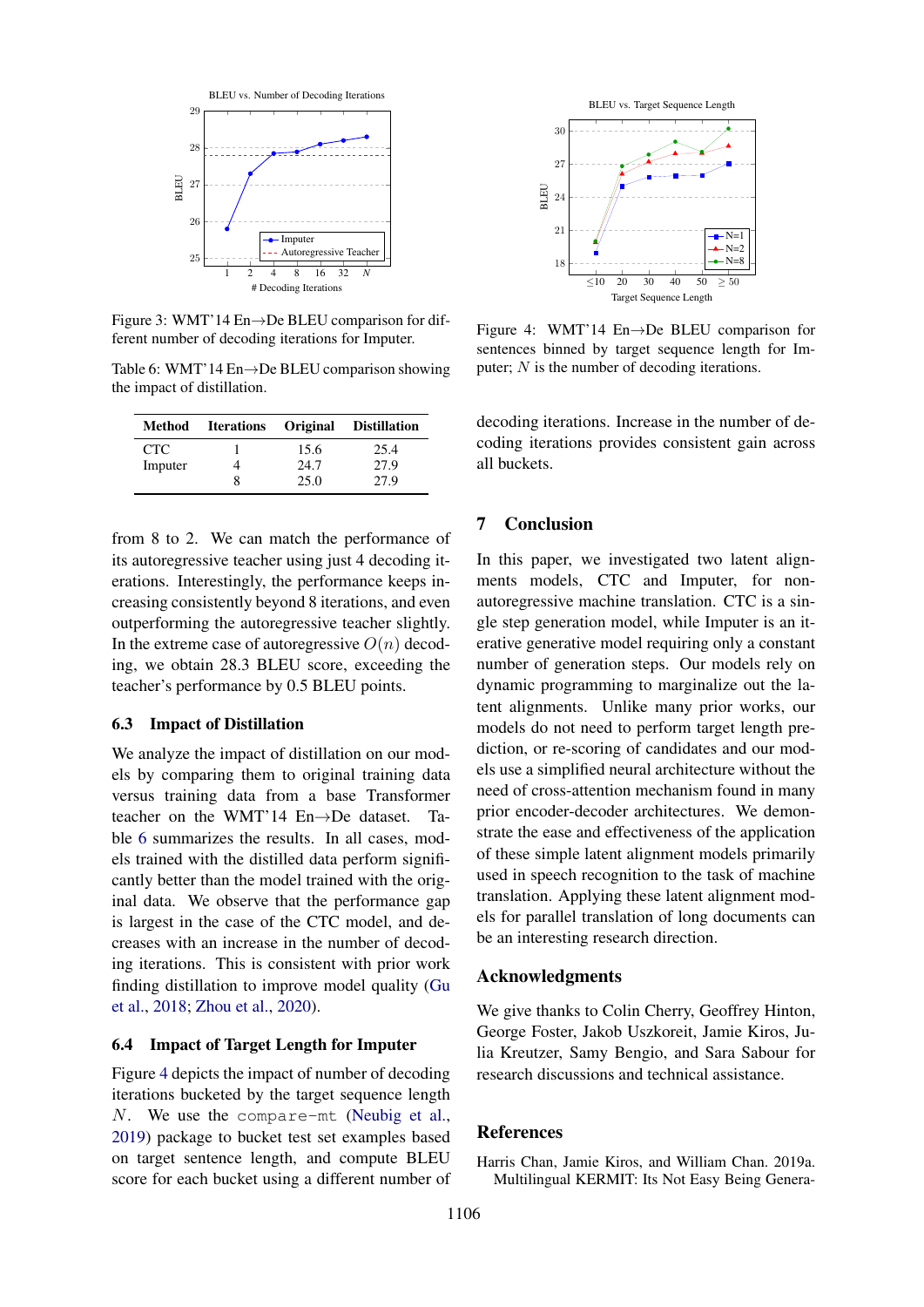tive. In *NeurIPS: Workshop on Perception as Generative Reasoning*.

- <span id="page-9-3"></span>William Chan, Nikita Kitaev, Kelvin Guu, Mitchell Stern, and Jakob Uszkoreit. 2019b. KERMIT: Generative Insertion-Based Modeling for Sequences. In *arXiv*.
- <span id="page-9-13"></span>William Chan, Chitwan Saharia, Geoffrey Hinton, Mohammad Norouzi, and Navdeep Jaitly. 2020. Imputer: Sequence modelling via imputation and dynamic programming. In *arXiv*.
- <span id="page-9-16"></span>William Chan, Mitchell Stern, Jamie Kiros, and Jakob Uszkoreit. 2019c. An Empirical Study of Generation Order for Machine Translation. In *arXiv*.
- <span id="page-9-15"></span>Chris Dyer, Victor Chahuneau, and Noah Smith. 2013. A Simple, Fast, and Effective Reparameterization of IBM Model 2. In *NAACL*.
- <span id="page-9-17"></span>Marjan Ghazvininejad, Vladimir Karpukhin, Luke Zettlemoyer, and Omer Levy. 2020a. Aligned Cross Entropy for Non-Autoregressive Machine Translation. In *arXiv*.
- <span id="page-9-6"></span>Marjan Ghazvininejad, Omer Levy, Yinhan Liu, and Luke Zettlemoyer. 2019. Mask-Predict: Parallel Decoding of Conditional Masked Language Models. In *EMNLP*.
- <span id="page-9-7"></span>Marjan Ghazvininejad, Omer Levy, and Luke Zettlemoyer. 2020b. Semi-Autoregressive Training Improves Mask-Predict Decoding. In *arXiv*.
- <span id="page-9-10"></span>Alex Graves, Santiago Fernandez, Faustino Gomez, and Jurgen Schmidhuber. 2006. Connectionist Temporal Classification: Labelling Unsegmented Sequence Data with Recurrent Neural Networks. In *ICML*.
- <span id="page-9-12"></span>Alex Graves and Navdeep Jaitly. 2014. Towards Endto-End Speech Recognition with Recurrent Neural Networks. In *ICML*.
- <span id="page-9-11"></span>Alex Graves, Abdel-rahman Mohamed, and Geoffrey Hinton. 2013. Speech Recognition with Deep Recurrent Neural Networks. In *ICASSP*.
- <span id="page-9-0"></span>Jiatao Gu, James Bradbury, Caiming Xiong, Victor O.K. Li, and Richard Socher. 2018. Non-Autoregressive Neural Machine Translation. In *ICLR*.
- <span id="page-9-4"></span>Jiatao Gu, Changhan Wang, and Jake Zhao. 2019. Levenshtein Transformer. In *NeurIPS*.
- <span id="page-9-25"></span>Junliang Guo, Linli Xu, and Enhong Chen. 2020. [Jointly masked sequence-to-sequence model for](https://doi.org/10.18653/v1/2020.acl-main.36) [non-autoregressive neural machine translation.](https://doi.org/10.18653/v1/2020.acl-main.36) In *Proceedings of the 58th Annual Meeting of the Association for Computational Linguistics*, pages 376– 385, Online. Association for Computational Linguistics.
- <span id="page-9-24"></span>Jungo Kasai, James Cross, Marjan Ghazvininejad, and Jiatao Gu. 2020. Parallel Machine Translation with Disentangled Context Transformer. *arXiv preprint arXiv:2001.05136*.
- <span id="page-9-18"></span>Diederik Kingma and Jimmy Ba. 2015. Adam: A Method for Stochastic Optimization. In *ICLR*.
- <span id="page-9-19"></span>Taku Kudo and John Richardson. 2018. Sentence-Piece: A simple and language independent subword tokenizer and detokenizer for Neural Text Processing. In *EMNLP*.
- <span id="page-9-1"></span>Jason Lee, Elman Mansimov, and Kyunghyun Cho. 2018. Deterministic Non-Autoregressive Neural Sequence Modeling by Iterative Refinement. In *EMNLP*.
- <span id="page-9-9"></span>Lala Li and William Chan. 2019. Big Bidirectional Insertion Representations for Documents. In *EMNLP: Workshop of Neural Generation and Translation*.
- <span id="page-9-22"></span>Zhuohan Li, Zi Lin, Di He, Fei Tian, Tao Qin, Liwei Wang, and Tie-Yan Liu. 2019. Hint-Based Training for Non-Autoregressive Machine Translation . In *EMNLP*.
- <span id="page-9-2"></span>Jindrich Libovicky and Jindrich Helcl. 2018. End-to-End Non-Autoregressive Neural Machine Translation with Connectionist Temporal Classification. In *EMNLP*.
- <span id="page-9-23"></span>Jinglin Liu, Yi Ren, Xu Tan, Chen Zhang, Tao Qin, Zhou Zhao, and Tie-Yan Liu. 2020. Task-level curriculum learning for non-autoregressive neural machine translation. *arXiv preprint arXiv:2007.08772*.
- <span id="page-9-8"></span>Xuezhe Ma, Chunting Zhou, Xian Li, Graham Neubig, and Eduard Hovy. 2019. FlowSeq: Non-Autoregressive Conditional Sequence Generation with Generative Flow. In *EMNLP*.
- <span id="page-9-14"></span>Christopher D Manning, Christopher D Manning, and Hinrich Schütze. 1999. Foundations of statistical *natural language processing*. MIT press.
- <span id="page-9-26"></span>Graham Neubig, Zi-Yi Dou, Junjie Hu, Paul Michel, Danish Pruthi, Xinyi Wang, and John Wieting. 2019. compare-mt: A Tool for Holistic Comparison of Language Generation Systems. *CoRR*.
- <span id="page-9-20"></span>Kishore Papineni, Salim Roukos, Todd Ward, and Wei-Jing Zhu. 2002. BLEU: a Method for Automatic Evaluation of Machine Translation. In *ACL*.
- <span id="page-9-5"></span>Laura Ruis, Mitchell Stern, Julia Proskurnia, and William Chan. 2019. Insertion-Deletion Transformer. In *EMNLP: Workshop of Neural Generation and Translation*.
- <span id="page-9-21"></span>Chenze Shao, Jinchao Zhang, Yang Feng, Fandong Meng, and Jie Zhou. 2020. Minimizing the Bag-of-Ngrams Difference for Non-Autoregressive Neural Machine Translation. In *AAAI*.